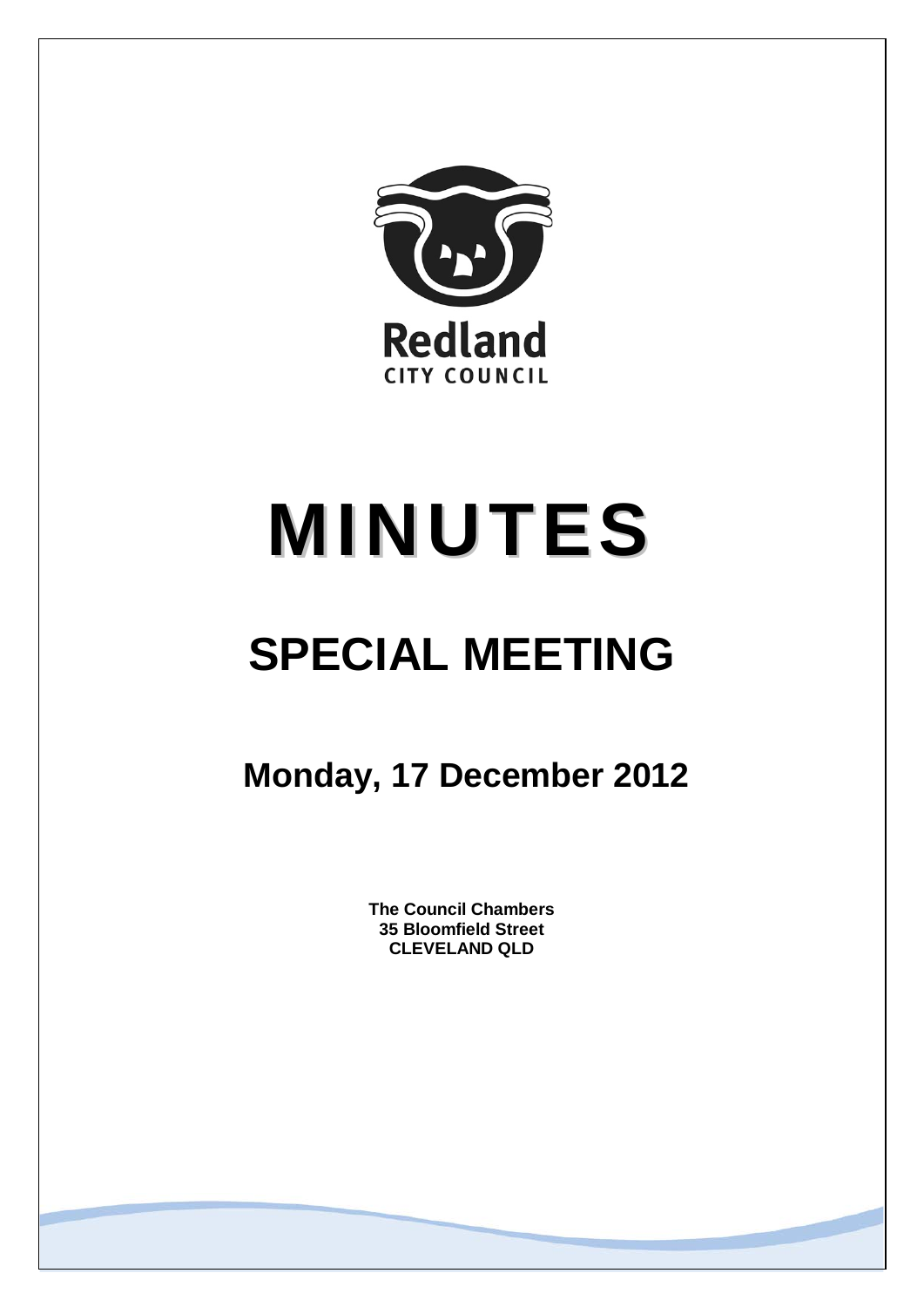# **Table of Contents**

| <b>Item</b>             |                                                               |  | <b>Subject</b>                                                                                   | Page No |  |
|-------------------------|---------------------------------------------------------------|--|--------------------------------------------------------------------------------------------------|---------|--|
|                         |                                                               |  |                                                                                                  |         |  |
| $\blacktriangleleft$    |                                                               |  |                                                                                                  |         |  |
| $\mathbf{2}$            |                                                               |  |                                                                                                  |         |  |
| 3                       | <b>MATERIAL PERSONAL INTEREST AND CONFLICT OF INTEREST  1</b> |  |                                                                                                  |         |  |
| $\overline{\mathbf{4}}$ |                                                               |  |                                                                                                  |         |  |
|                         |                                                               |  |                                                                                                  |         |  |
|                         |                                                               |  | 4.1.1 PROPOSED AGREEMENT WITH THE STATE TO IMPROVE<br>PUBLIC TRANSPORT SERVICES IN REDLAND CITY2 |         |  |
| 5                       |                                                               |  |                                                                                                  |         |  |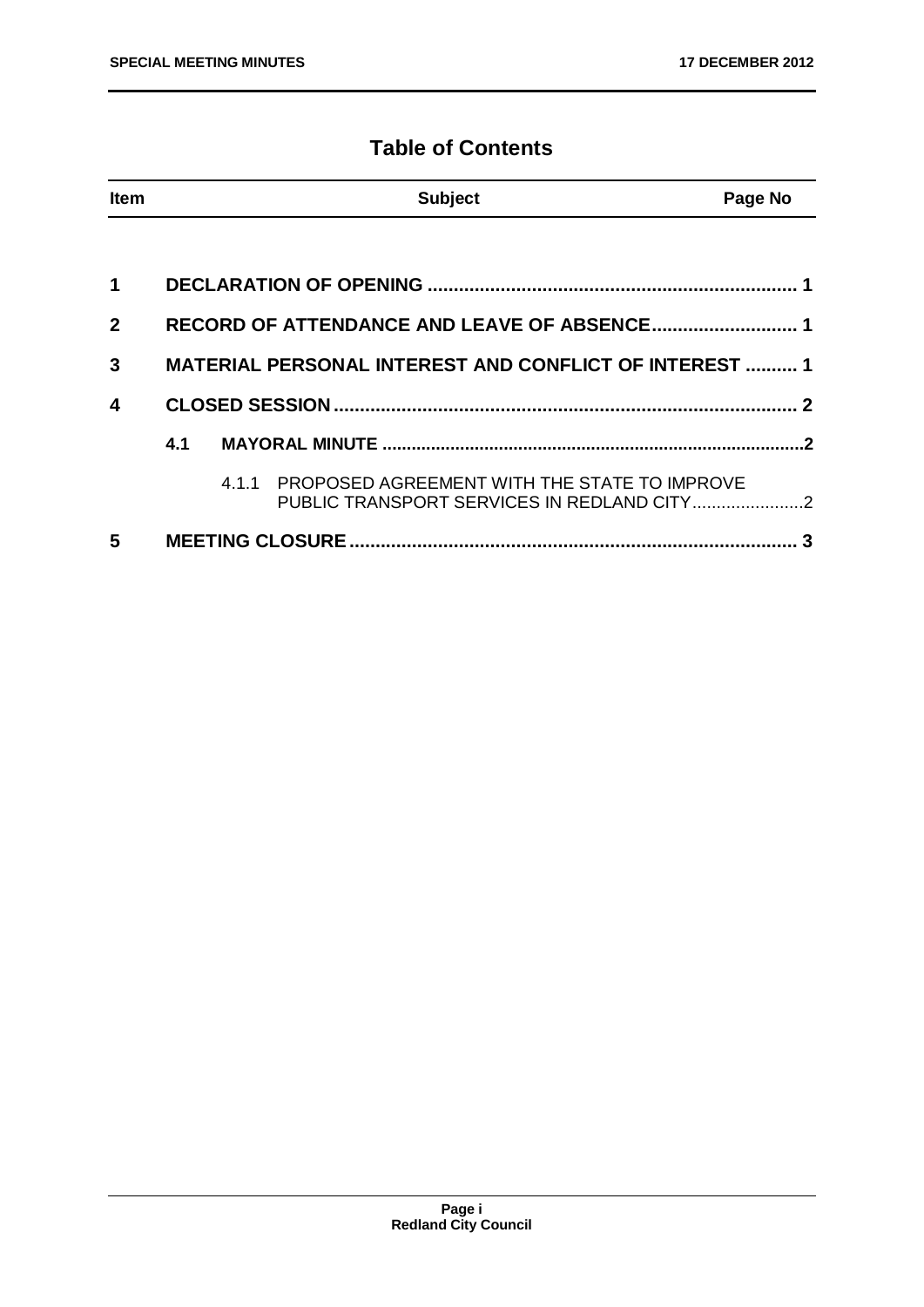# <span id="page-2-0"></span>**1 DECLARATION OF OPENING**

The Mayor declared the meeting open at 3.32pm.

# <span id="page-2-1"></span>**2 RECORD OF ATTENDANCE AND LEAVE OF ABSENCE**

# **MEMBERS PRESENT:**

| Cr K Williams | Mayor                                |
|---------------|--------------------------------------|
| Cr A Beard    | Deputy Mayor & Councillor Division 8 |
| Cr W Boglary  | <b>Councillor Division 1</b>         |
| Cr C Ogilvie  | <b>Councillor Division 2</b>         |
| Cr K Hardman  | <b>Councillor Division 3</b>         |
| Cr L Hewlett  | <b>Councillor Division 4</b>         |
| Cr M Edwards  | <b>Councillor Division 5</b>         |
| Cr M Elliott  | <b>Councillor Division 7</b>         |
| Cr P Gleeson  | <b>Councillor Division 9</b>         |
| Cr P Bishop   | <b>Councillor Division 10</b>        |
|               |                                      |

#### **EXECUTIVE LEADERSHIP GROUP:**

| Mr B Lyon    | <b>Chief Executive Officer</b>                     |
|--------------|----------------------------------------------------|
| Mr N Clarke  | <b>General Manager Governance</b>                  |
| Mrs T Averay | General Manager Environment Planning & Development |
|              |                                                    |

#### **OFFICERS:**

| Mr A Ross | <b>Group Manager Legal Services</b>      |
|-----------|------------------------------------------|
| Mr M Erbs | <b>Group Manager City Infrastructure</b> |

# **MINUTES:**

| Mrs J Parfitt | Corporate Meetings & Registers Team Leader |
|---------------|--------------------------------------------|
|---------------|--------------------------------------------|

#### **APOLOGY**

Cr J Talty, Councillor Division 6

# <span id="page-2-2"></span>**3 MATERIAL PERSONAL INTEREST AND CONFLICT OF INTEREST**

#### Nil.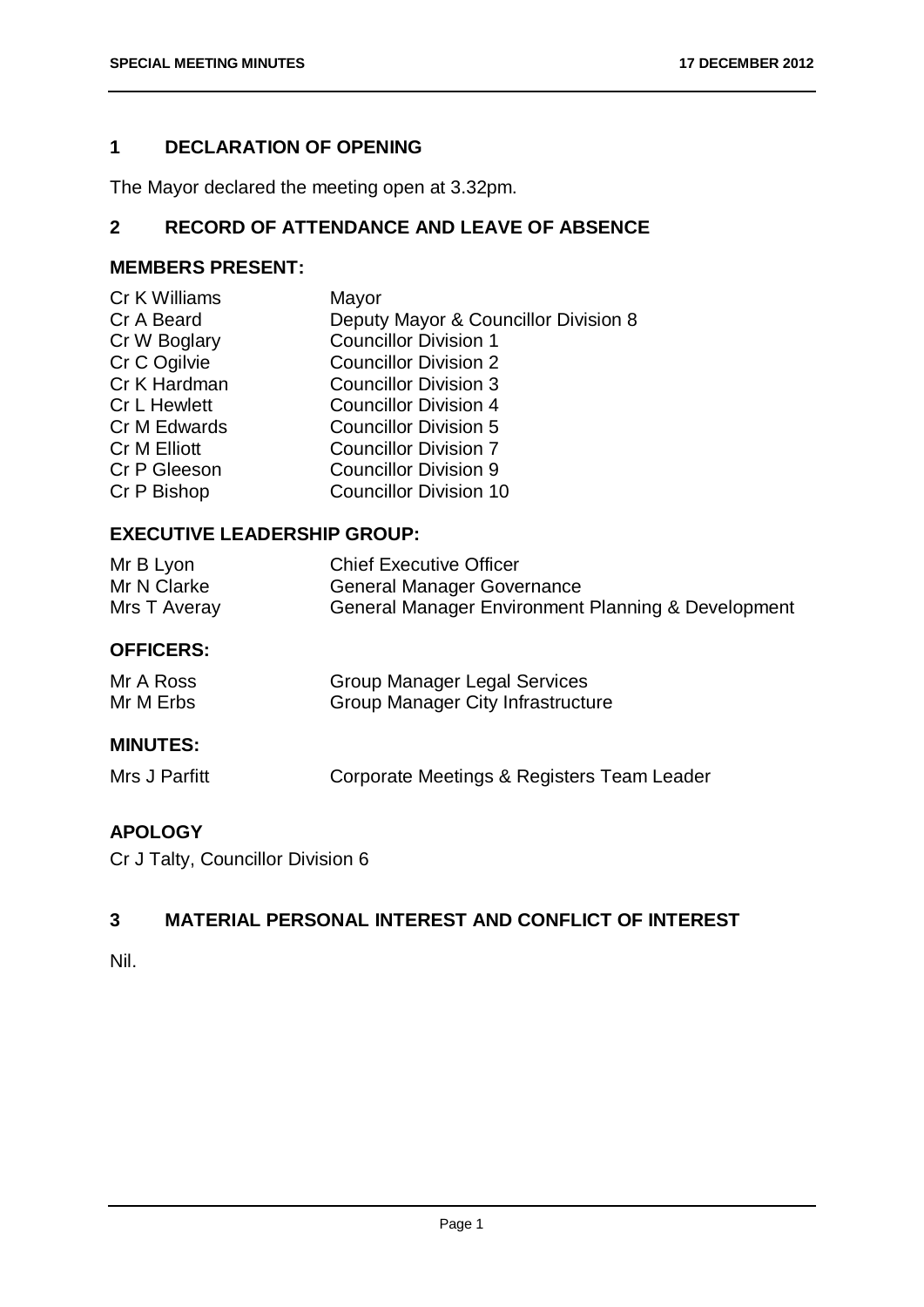#### <span id="page-3-0"></span>**4 CLOSED SESSION**

#### **MOTION TO CLOSE MEETING AT 3.32 PM**

| Moved by:    | Cr P Gleeson |
|--------------|--------------|
| Seconded by: | Cr P Bishop  |

That the meeting be closed to the public pursuant to section 72(1) of the *Local Government (Operations) Regulation2010* to discuss the following item:

#### **4.1.1 Proposed Agreement with the State to Improve Public Transport Services in Redland City**

*The reason that is applicable in this instance is as follows:*

*"(e) contracts proposed to be made by it;"*

CARRIED

#### **MOTION TO REOPEN MEETING AT 3.52 PM**

| Moved by:    | Cr M Edwards |
|--------------|--------------|
| Seconded by: | Cr M Elliott |

That the meeting again be opened to the public.

CARRIED

#### <span id="page-3-1"></span>**4.1 MAYORAL MINUTE**

#### <span id="page-3-2"></span>**4.1.1 PROPOSED AGREEMENT WITH THE STATE TO IMPROVE PUBLIC TRANSPORT SERVICES IN REDLAND CITY**

#### **COUNCIL RESOLUTION**

#### **Moved by: Cr K Williams**

- **1. That Council resolve to enter an agreement with the State of Queensland generally in accordance with the attached agreement so as to improve public transport to Redland City by the extension of Translink and Go Card services to the Southern Moreton Bay Islands;**
- **2. That Council delegate authority to the Chief Executive Officer, under s.257(1)(b) of the** *Local Government Act 2009***, to make, vary and discharge the agreement, including the option to extend the services and term of the agreement to Redland City communities; and**
- **3. That this Mayoral Minute and the proposed Contract remain confidential in accordance with the terms requested by the State.**

#### **CARRIED**

**DIVISION** 

- FOR: Crs Bishop, Gleeson, Beard, Elliott, Edwards, Hewlett, Hardman, Boglary and Williams.
- AGAINST: Cr Ogivlie

Cr Talty was absent from the meeting.